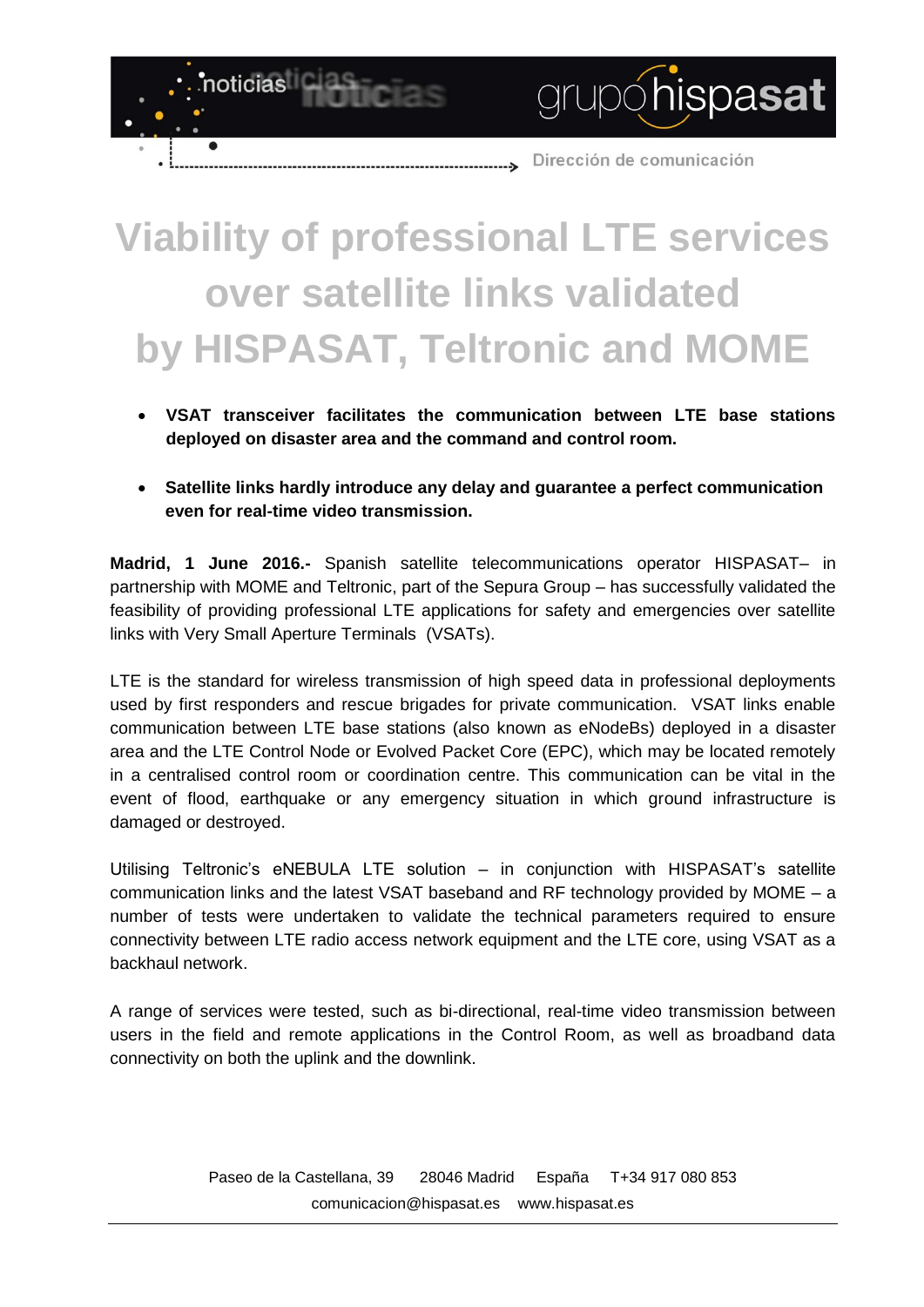

The tests demonstrated that delays introduced by VSAT links were minimal and ensured continuous and error-free transmission between the LTE base stations and the LTE EPC.

Román Abadías, R&D Deputy Director, Infrastructures Area, for Teltronic, said: "Broadband VSAT links are ideal for professional LTE transmission in tactical operations or emergency situations. We have already deployed similar links for tactical TETRA systems; this validation will allow us to extend this technology to our next-generation eNEBULA LTE systems.

"We have established a strong working relationship with Hispasat over the years. Their links introduce very little delay, which ensures a great user experience and does not affect communications, even when real-time video is transmitted.

"These results not only demonstrate the viability of using VSAT links with broadband networks, they also consolidate our defence and public safety portfolio, illustrating the value of our offering, particularly during tactical operations and emergency situations."

Inés Sanz, Customer Engineering Manager for HISPASAT, said: "These tests demonstrate that satellite connections – already proven in TETRA-based communications – are the perfect complement for professional LTE services in emergency situations, providing effective coverage and reliable communications, however remote the location."

## **About HISPASAT Group**

HISPASAT Group is comprised of companies that have a presence in Spain as well as in Latin America, where its Brazilian affiliate HISPAMAR is based. The Group is a world leader in the distribution and broadcasting of Spanish and Portuguese content, and its satellite fleet is used by important direct-to-home television (DTH) and high-definition television (HDTV) digital platforms. HISPASAT also provides satellite broadband services and other added value solutions to governments, corporations and telecommunication operators in America, Europe and North Africa. HISPASAT is one of the world's largest companies in its sector in terms of revenue, and the main communications bridge between Europe and the Americas. [www.hispasat.com](http://www.hispasat.com/)

## **About Teltronic**

Part of the Sepura Group, Teltronic presents a broad portfolio of critical communication solutions for the transportation, public safety, utilities, and industrial sectors based on TETRA, P25, and LTE technologies. [www.teltronic.es/en/](http://www.teltronic.es/en/)

> Paseo de la Castellana, 39 28046 Madrid España T+34 917 080 853 [comunicacion@hispasat.es](mailto:comunicacion@hispasat.es) www.hispasat.es